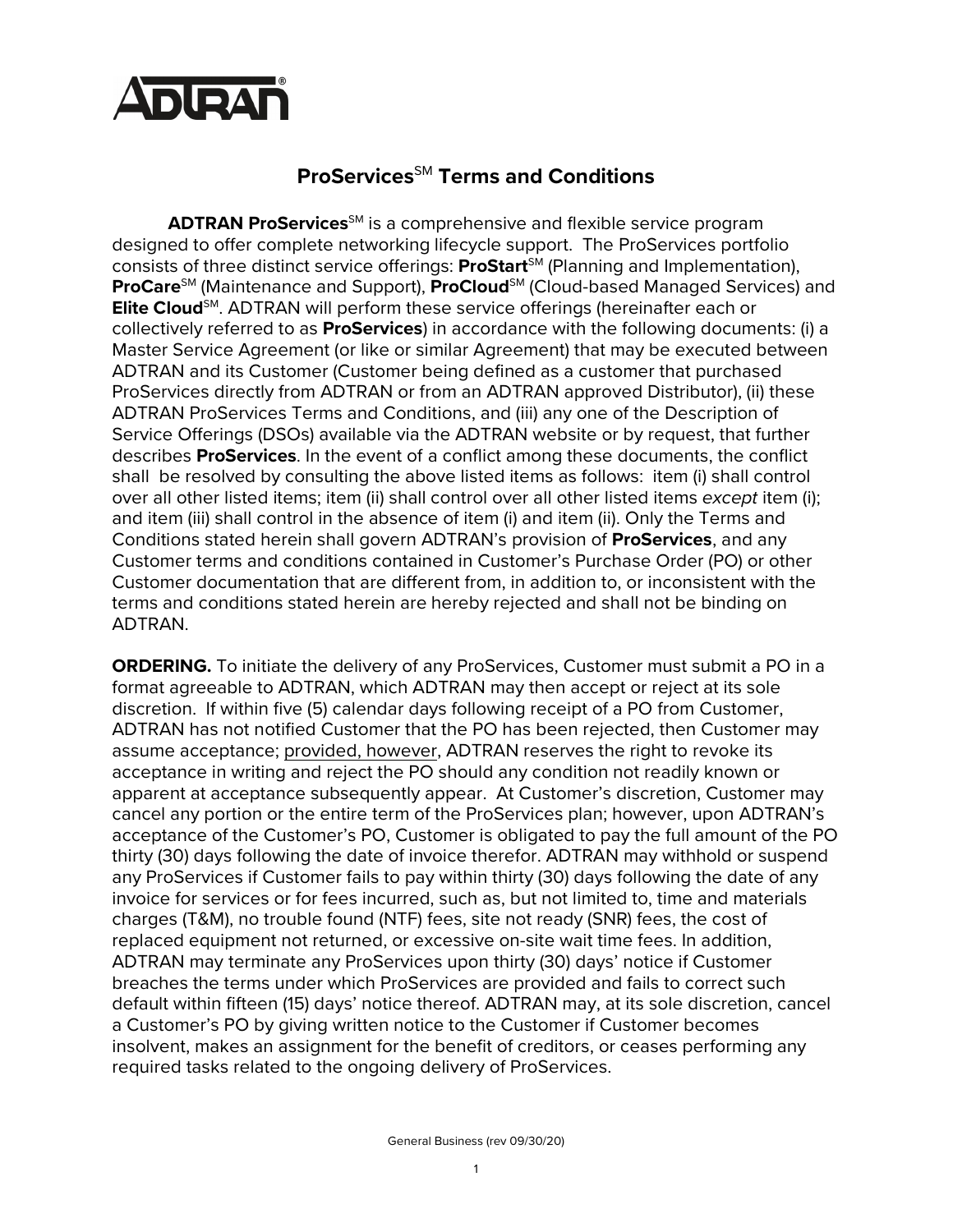

**ProCare** and **ProCloud** services will be provided for an initial minimum term of six (6) months or any longer term as stated on the Customer's PO. Upon expiration of the initial term or any renewal term, ProCare and ProCloud services will, at ADTRAN's discretion, automatically renew for successive renewal terms with each renewal term for the same length of time as the immediately preceding term, unless either party gives notice in writing to the other party at least thirty (30) days prior to expiration of the then current term and advises of its intent not to renew. If a renewal purchase order is placed for a different term length than the initial term, the term dictated by the Customer's PO will dictate but shall not be less than six (6) months. All **ProCare** and **ProCloud** services are 100% non-refundable. At ADTRAN's discretion, ADTRAN may terminate any **ProCare** or **ProCloud** services without notice to Customer if any maintenance or alteration is made to the covered equipment by non-ADTRAN personnel and without ADTRAN's prior authorization. If any equipment replaced under the service is not returned to ADTRAN by Customer at Customer's expense or any equipment replaced under **ProCare** or **ProCloud** is inspected by ADTRAN or its agent and found to have physical damage caused by environmental factors, abuse or neglect, then ADTRAN will invoice Customer for the then current list price of the replaced equipment.

**ProCloud** maintains a Service Level Agreement (SLA) that applies to the use of ADTRAN's hosted and managed services ("ProCloud Infrastructure Platform."). ADTRAN will use commercially reasonable efforts to make its ProCloud Infrastructure Platform available to Customer with an annual uptime target of at least 99.99%, excluding planned service maintenance. In the event that ADTRAN does not meet this SLA uptime target, Customer will be eligible to receive a Service Extension as follows:

| <b>Annual Uptime</b> | <b>Service Extension</b> |
|----------------------|--------------------------|
| Percentage           |                          |
| $99.9 - 99.99$       | 5 days                   |
| $99 - 99.9$          | 10 days                  |
|                      | 20 days                  |

Annual Uptime Percentage is calculated by subtracting from 100% the percentage of time during any 12-month term (or any otherwise agreed, minimum of six month, prorated term) in which ADTRAN's ProCloud Infrastructure Platform was Unavailable, excluding the time associated with a planned maintenance event. A "Service Extension" is a nocharge extension to Customer's service term. The Service Extension is applied to all ADTRAN products covered by the ProCloud service that experienced the excessive Unavailability. "Unavailable" or "Unavailability" means the time in minutes during Customer's use of the ProCloud Infrastructure Platform during which a combination of hardware failures, software defects, and/or Internet outage (in the event such Internet access is ADTRAN's responsibility to deliver) render it inaccessible or non-functional for the service for which it is being used by Customer.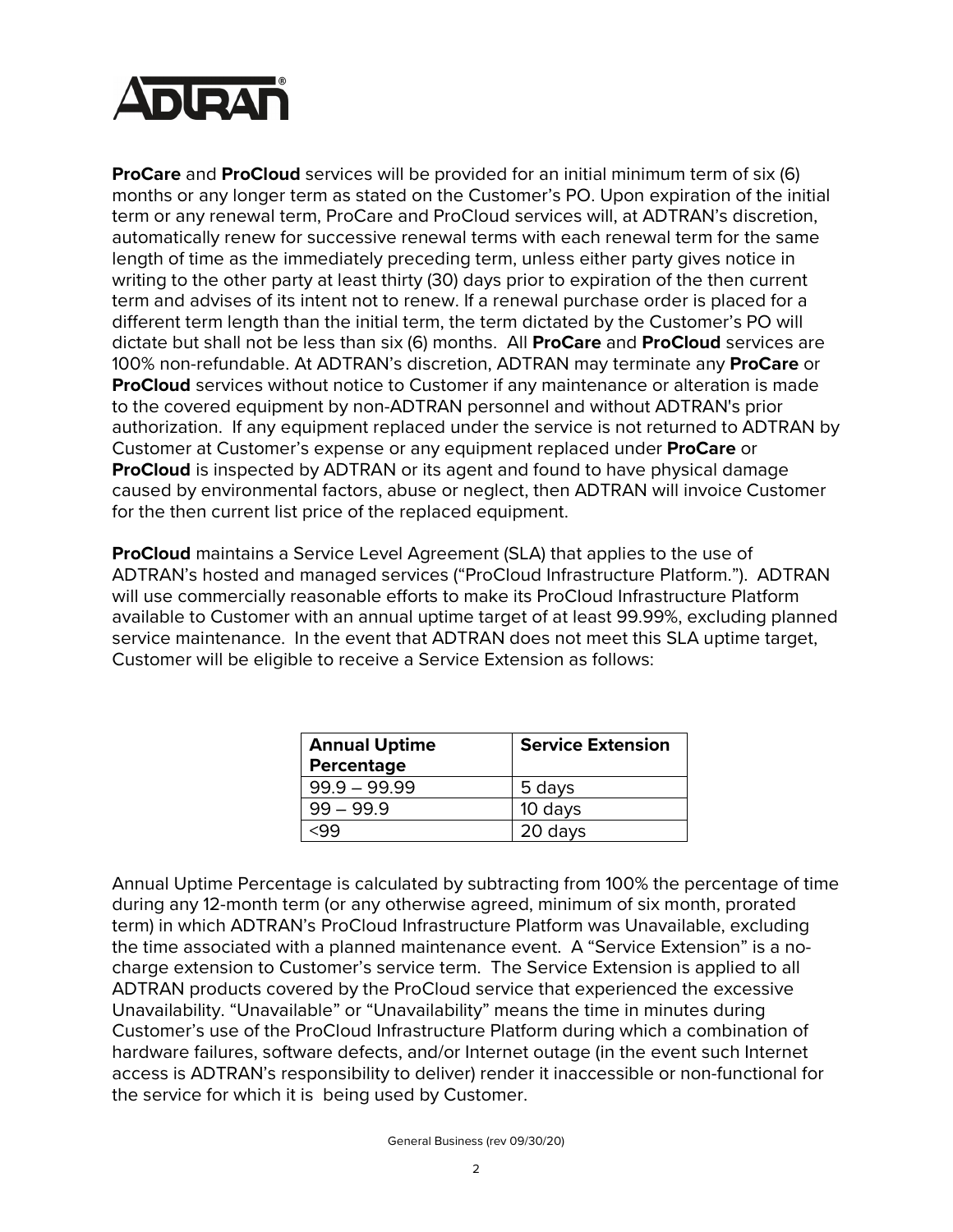

To receive a complimentary Service Extension per the terms of this SLA, Customer must notify ADTRAN and submit a claim in the same service term in which the Unavailability which is the basis for the claim occurred. To be eligible, the claim must include the dates, times, description and duration of each Unavailability incident experienced (the "Claim".) If ADTRAN validates the Claim, then a Service Extension will be issued within 45 days of the Claim submittal. Service Extensions are Customer's sole and exclusive remedy for any violation of ADTRAN's SLA. ADTRAN will use all information reasonably available to validate a Claim and make a good faith judgment on whether the Claim is valid. This SLA does not apply for the Unavailability conditions caused by an interruption or failure of any Customer-procured service associated with accessing the Internet, or unavailability conditions caused by any force majeure event or interruption of Internet access or related problems beyond the demarcation point of ADTRAN and / or the ADTRAN Cloud infrastructure supplier. ADTRAN reserves the right to change the terms of this SLA at any time, provided that the SLA terms described herein are fixed for Customer's use of the ProCloud Infrastructure Platform during the initial term of the service. However, if the service is renewed, the then-current version of this SLA as of the time of renewal will apply throughout the full renewal term.

**SERVICE CHARGES AND PAYMENT.** Payment for ProServices must be made in U.S. dollars and shall be due thirty (30) days from the date of invoice, unless otherwise agreed to in writing by ADTRAN. In the event Customer requests services outside of the scope authorized in any PO, Customer agrees to pay for such services at ADTRAN's thenpublished rates within thirty (30) days following the date of invoice, unless otherwise agreed to in writing by ADTRAN. Unless otherwise specifically noted herein, **ProCare** and **ProCloud** services shall be invoiced in advance of service commencement based on a monthly, annual, or multi-year pre-pay schedule as identified in the PO. Any **ProCare** and **ProCloud** services delivered on a monthly billing cycle can be cancelled during the contract term, with early termination charges equaling the remaining balance of the monthly charges. The charges shall be fixed for the initial term of **ProCare** and **ProCloud** services and thereafter, ADTRAN may change charges upon thirty (30) days' notice to Customer. ADTRAN may invoice for **ProStart** services upon Customer's acceptance of the completed installation. **ProStart** services shall be deemed accepted by Customer if Customer does not notify ADTRAN of rejection within five (5) days following confirmation by ADTRAN that the equipment is physically installed, configured, capable of passing Customer's traffic (voice and/or data), and is operating per manufacturer specifications. In an instance where multiple sites and/or installations are included on a single Customer PO, ADTRAN reserves the right to submit its invoice for any portion thereof which has been successfully accepted or deemed accepted. Furthermore, in the event ADTRAN determines its progress is unreasonably delayed for reasons outside the control of ADTRAN, ADTRAN may either (i) submit an invoice for excessive on-site wait fees; or (ii) in the event Customer fails to cure such delays within ten (10) days following notice thereof, cancel any part or all of any PO upon written notice to Customer. In such an event, ADTRAN reserves the right to submit its invoice for ProServices not cancelled.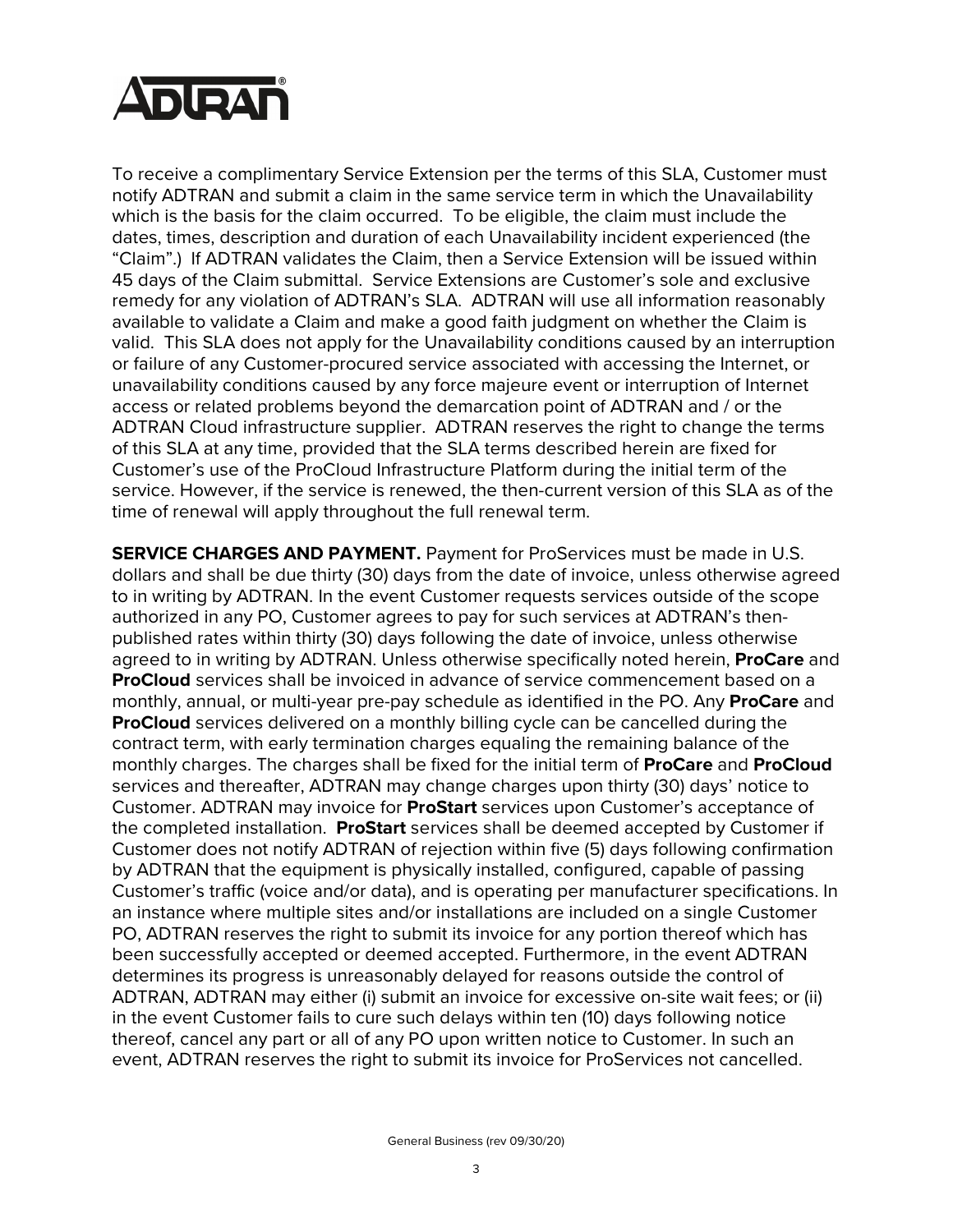

**SERVICES WARRANTY.** ADTRAN warrants to Customer that its ProServices shall be performed by ADTRAN, its agents, or subcontractors according to these Terms and Conditions. ADTRAN warrants that its ProCare services will be performed in a professional and workmanlike manner in accordance with industry standards for similar services. ADTRAN warrants that its ProStart services will be performed in a professional and workmanlike manner, free from defects in workmanship upon installation and for fourteen (14) calendar days thereafter. If any failure to meet this warranty occurs within the warranty period, ADTRAN shall repeat the service and at is option, either repair or replace the defective parts or materials without additional charge to Customer. ADTRAN does not warrant that in the course of providing ProServices that the operation of any item of equipment being serviced will be uninterrupted. Where possible, ADTRAN will pass through to Customer any third party manufacturer's warranty for materials supplied hereunder. **THE FOREGOING WARRANTY IS EXCLUSIVE AND IN LIEU OF ALL OTHER WARRANTIES, WHETHER WRITTEN, ORAL, IMPLIED, OR STATUTORY, INCLUDING BUT NOT LIMITED TO THE WARRANTY OF MERCHANTABILITY AND/OR FITNESS FOR A PARTICULAR PURPOSE.** If services, conditions or support other than those addressed in this document have been pledged, the party that pledged the delivery of such additional services is responsible to deliver those services.

**ASSIGNMENT.** Any ProServices offering is assignable only upon the written consent of ADTRAN, and such consent shall not be unreasonably withheld.

**GOVERNING LAW.** ProServices and all the rights and duties in connection therewith shall be governed by and construed in accordance with the laws of the State of Delaware without regard to its conflict of laws provisions. Furthermore, for any disputes that may arise in the course of ADTRAN's provision of these ProServices, ADTRAN, Customer, and all interested parties hereby consent to the personal and exclusive jurisdiction of, and venue in, the courts of the state of Delaware. The provisions of the U.N. Convention for the International Sale of Goods shall not apply.

**ARBITRATION.** Any controversy or claim arising out of, concerning, or relating to ProServices or the services and materials provided thereunder, or the breach thereof, shall be settled by arbitration in accordance with Expedited Procedures and the then current rules of the American Arbitration Association, and judgment upon the award by the arbitrator shall be entered in any court having jurisdiction thereof. Any arbitration shall be conducted in Huntsville, Alabama, USA. The costs, fees, and expenses of or associated with the arbitration shall be shared equally by each party.

**SEVERABILITY AND WAIVER.** If any part(s) of these Terms and Conditions is (are) determined invalid in a court of law or by an arbitrator, then the remaining part(s) shall be construed as if the invalid part(s) was (were) not included. No course of dealing or failure of either party to strictly enforce any part herein shall be construed as a waiver of the future performance of that or any other part hereof.